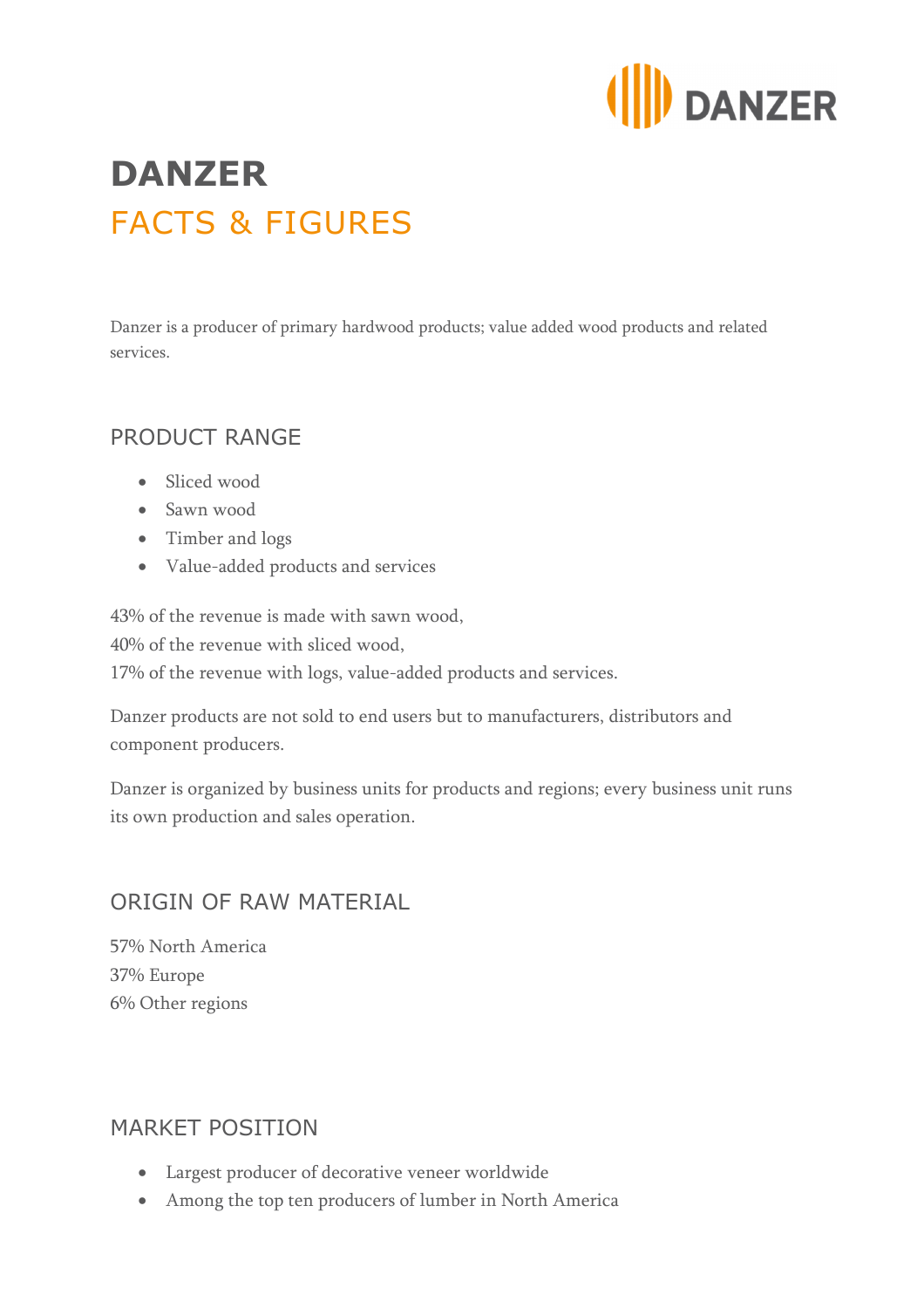For comparison: Annual consumption of wood worldwide: 3.5 billion cubic meters

- half of that is used for energy
- 1.8 billion cubic meters used industrially
- Danzer processes less than 500,000 cubic meters; this equals 0.03% of the global harvest for industrial use

## OPERATIONS

- 1,500 employees worldwide
- Sales 2020: 144 million Euros (2019: 172 million Euros)
- 2020 Danzer sold to 76 countries; the top ten countries contributed 80 percent to total sales:

| <b>USA</b>     | 30.2% |
|----------------|-------|
| United Kingdom | 16.8% |
| Germany        | 8.7%  |
| Canada         | 7.0%  |
| Austria        | 4.2%  |
| China          | 3.6%  |
| Poland         | 3.2%  |
| Sweden         | 2.2%  |
| Slovakia       | 2.1%  |
| Mexico         | 2.0%  |
| Total Top 10   | 79.8% |

3 veneer mills, 1 Vinterio plant, 1 3D-Veneer plant, 1 sawmill, 18 sales offices

## DANZER IN NORTH AMERICA

2 veneer mills, 1 sawmill 9 sales offices